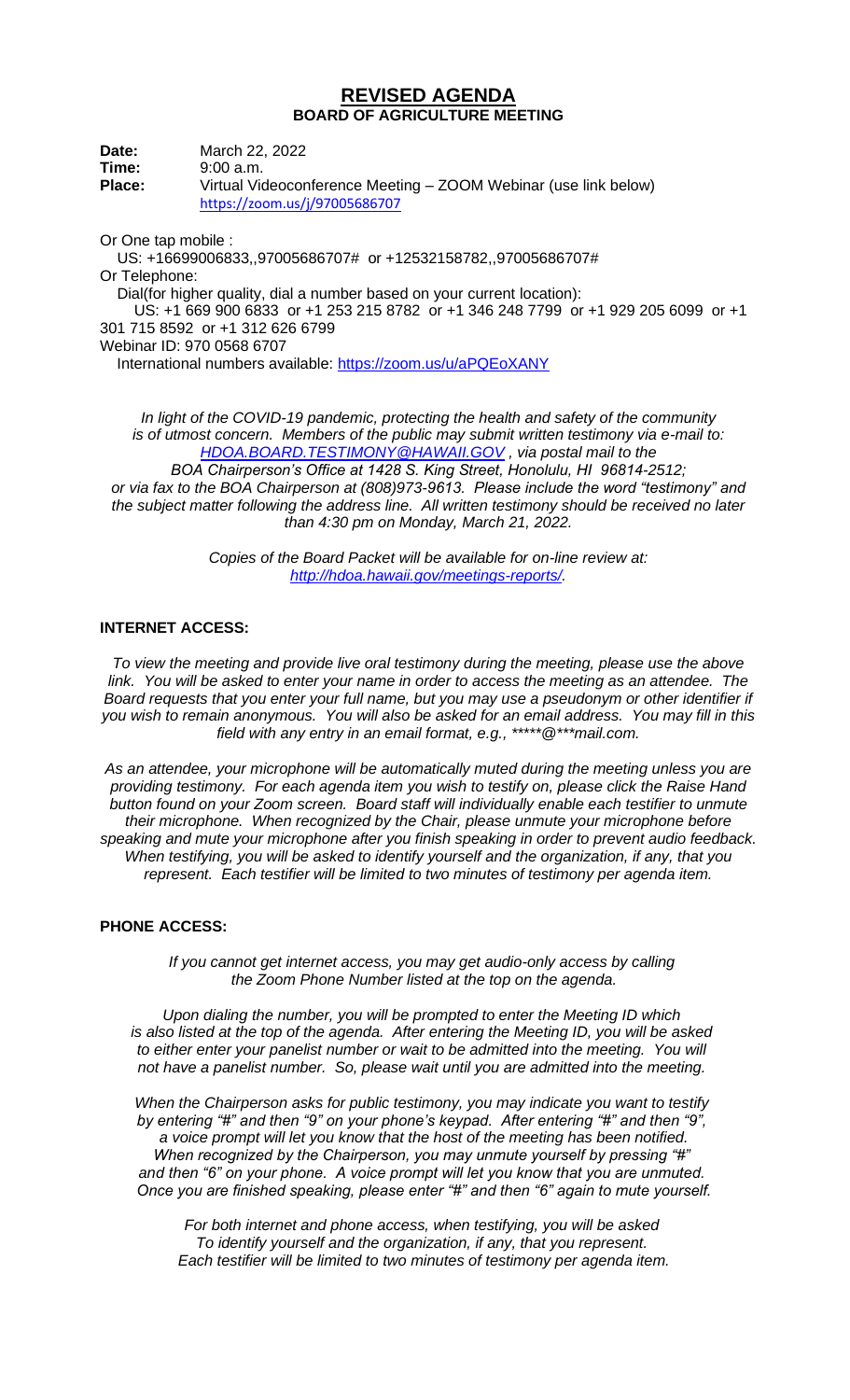- I. CALL TO ORDER
- II. APPROVAL OF MINUTES FROM 1/25/21 MEETING
- III. INTRODUCTIONS
- IV. COMMUNICATIONS FROM DIVISIONS AND ADMINISTRATION
	- A. AGRICULTURAL LOAN DIVISION
		- 1. Request for Approval of One (1) New Farmer Loan to Joseph Allen Ashley and Merwylle Aquino Branch, co-borrowers.
	- B. AGRICULTURAL RESOURCE MANAGEMENT DIVISION
		- 1. Request for Approval to Award Leases for TMK No. (3) 1-2-006:019, Alan Martins, Awardee; and TMK No. (3) 5-5-007:005, Kohala Dairy, LLC, Awardee; Island of Hawaii, Hawaii
- V. OLD BUSINESS None.
- VI. NEW BUSINESS
	- 1. Update on the 2020 Agricultural Land Use Baseline Study presented by Dr. Ryan Perroy of the University of Hawaii-Hilo.

Link to the news release & study: <https://hdoa.hawaii.gov/blog/main/agbaselineupdate/>

- 2. Avian Influenza update presented by the Animal Industry Division.
- 3. Update by the Plant Quarantine Branch regarding enforcing the quarantine restrictions on ohia from Hawaii Island (HAR Section 4-72-13).
- 4. Presentation on Allowable Agricultural Activities on Agricultural Resource Management Division lands.

~~~~~~~~~~~~~~~~~~~~~~~~~~~~~~~~~~~~~~~~~~~~~~~~~~~~~~~~~~~~~~~~~~~~~~~~ *\*The Board may go into Executive Session pursuant to exceptions provided under Section 92-5, Hawaii Revised Statutes (HRS), including to consult with the Board's attorney on questions and issues pertaining to the Board's powers, duties, privileges, immunities, and liabilities, pursuant to Section 92-5(4), HRS.*

*If you require special assistance or auxiliary aids or services to participate in the public hearing process, please contact staff at (808) 973-9550 at least 3 business days prior to the meeting so arrangements can be made.*

*The Hawai'i Department of Agriculture does not discriminate on the basis of race, color, sex, national origin, age, or disability, or any other class as protected under applicable federal or state law, in administration of its programs, or activities, and the Department of Agriculture does not intimidate or retaliate against any individual or group because they have exercised their rights to participate in actions protected, or oppose action prohibited, by 40 C.F.R. Parts 5 and 7, or for the purpose of interfering with such rights. If you have any questions about this notice or any of the Department's non-discrimination* 

*programs, policies, or procedures, you may contact: Morris Atta, Acting Non-Discrimination Coordinator*

*Hawai'i Department of Agriculture, 1428 S. King Street, Honolulu, HI 96814, (808) 973-9553, [hdoa.titlevi@hawaii.gov](mailto:hdoa.titlevi@hawaii.gov)*

*If you believe that you have been discriminated against with respect to a Department of Agriculture program or activity, you may contact the Acting Non-Discrimination Coordinator identified above.*

*To request language or accessibility for HDOA programs or public meetings, please contact the Office of the Chairperson, at (808) 973-9560 or email: [hdoa.info@hawaii.gov.](mailto:hdoa.info@hawaii.gov) Please allow sufficient time for HDOA to meet accommodation requests.*